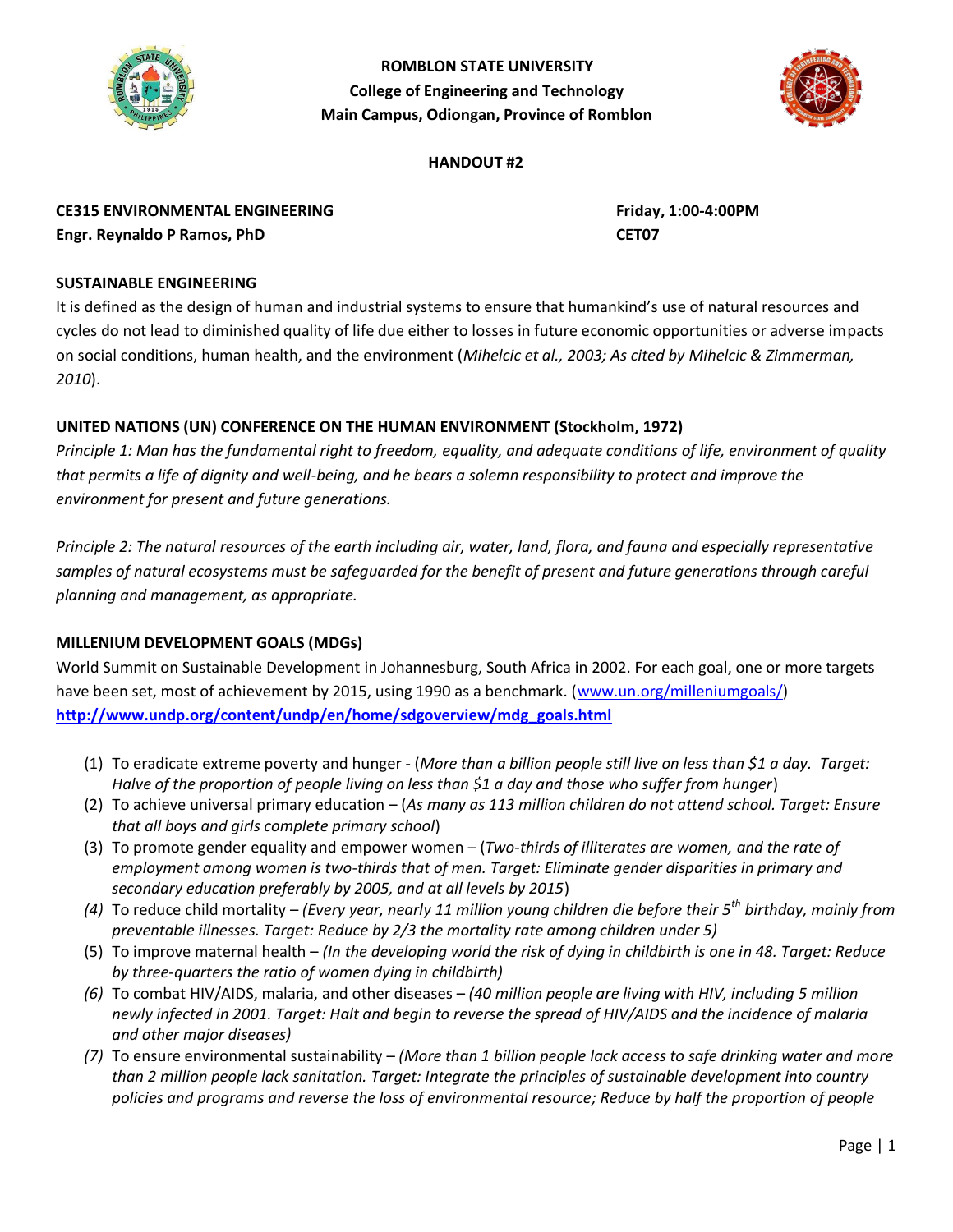*without access to safe drinking water; Achieve significant improvement in the lives of at least 100 million slum dwellers)*

(8) To develop a global partnership for development – (*Target: Address the special needs of the least-developed countries; In cooperation with the private sector, make available the benefit of new technologies, especially information and communications*)

#### **2030 Sustainable Development Goals (SDGs)**

**<https://sustainabledevelopment.un.org/sdgs>**

**<https://sustainabledevelopment.un.org/post2015/transformingourworld> <http://www.undp.org/content/undp/en/home/sdgoverview/post-2015-development-agenda.html>**

This Agenda is a plan of action for people, planet and prosperity. It also seeks to strengthen universal peace in larger freedom. We recognise that eradicating poverty in all its forms and dimensions, including extreme poverty, is the greatest global challenge and an indispensable requirement for sustainable development. These 17 Sustainable Development Goals and 169 targets were based on the Millennium Development Goals and complete what these MDGs did not achieve such as achieve gender equality and the empowerment of all women and girls. These goals are integrated and indivisible and balance the three dimensions of sustainable development: the economic, social and environmental.



### **UNITED NATION'S AGENDA 21**

### **<https://sustainabledevelopment.un.org/outcomedocuments/agenda21>**

Agenda 21 is a comprehensive plan of action to be taken globally, nationally and locally by organizations of the United Nations System, governments, and major Groups in every area in which human impacts on the environment. Agenda 21, the Rio Declaration on Environment and Development, and the Statement of principles for the Sustainable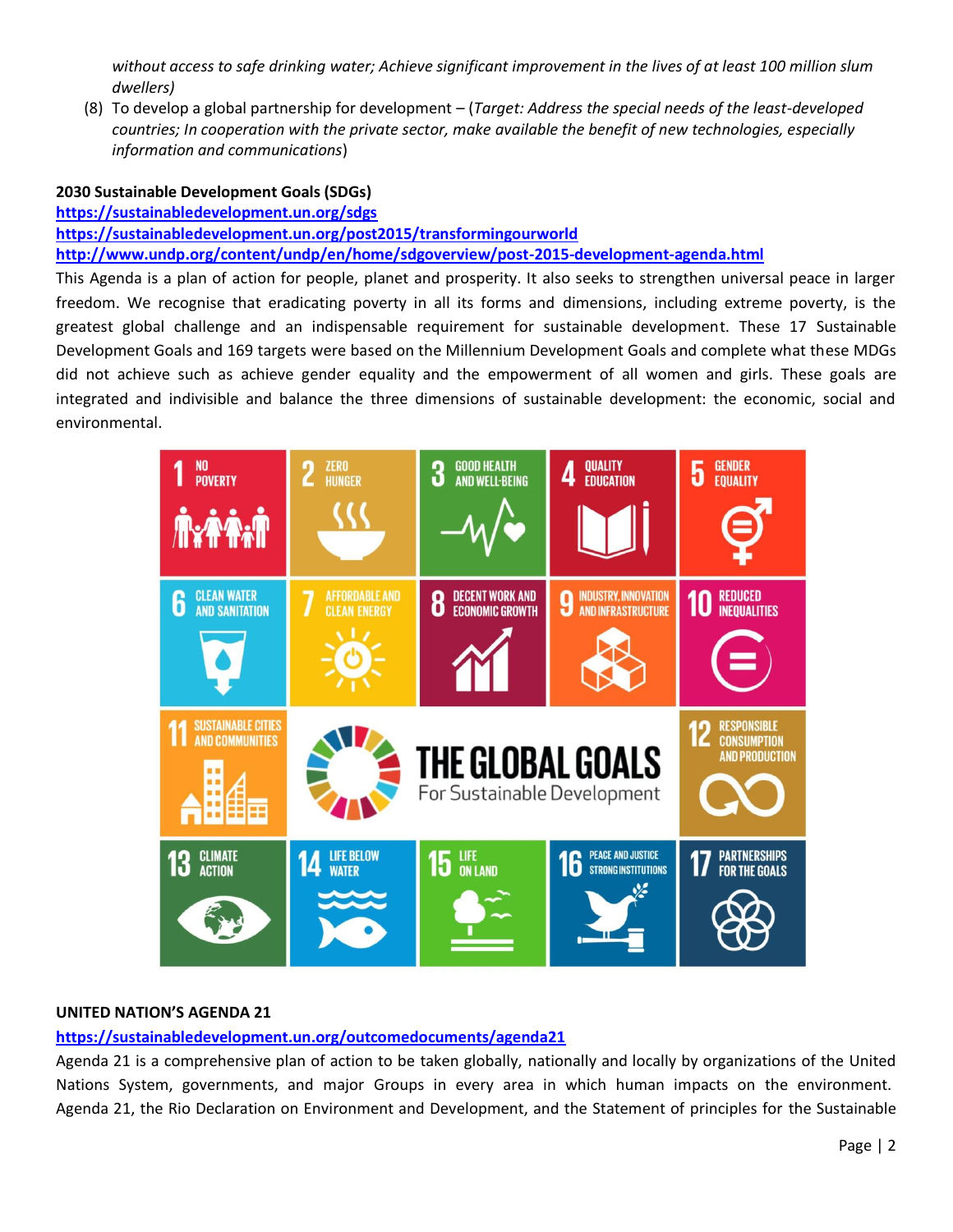Management of Forests were adopted by more than 178 Governments at the United Nations Conference on Environment and Development (UNCED) held in Rio de Janerio, Brazil, 3 to 14 June 1992. The Commission on Sustainable Development (CSD) was created in December 1992 to ensure effective follow-up of UNCED, to monitor and report on implementation of the agreements at the local, national, regional and international levels. It was agreed that a five year review of Earth Summit progress would be made in 1997 by the United Nations General Assembly meeting in special session. The full implementation of Agenda 21, the Programme for Further Implementation of Agenda 21 and the Commitments to the Rio principles, were strongly reaffirmed at the World Summit on Sustainable Development (WSSD) held in Johannesburg, South Africa from 26 August to 4 September 2002 (source: UN)

#### **PHILIPPINE AGENDA 21/National Education Action Plan (NEAAP – 2005-2014)**

Key elements of sustainable development for 2005-2014 must support: poverty reduction, social equity, empowerment and good governance, peace and solidarity, and ecological integrity. In terms of Education for Sustainability aims to pursue education to foster the transition to a sustainable society. As a process, education for sustainable development is used to: create awareness of sustainable development issues, enhance knowledge and understanding skills, influence values and attitudes, encourage more responsible behaviour, and promote learning that leads to action.

#### **EPA 21: Sustainable [Development](http://pcsd.neda.gov.ph/publications/epa-21/) in the Philippine Context**

### **[http://pcsd.neda.gov.ph/publications/epa-21/#](http://pcsd.neda.gov.ph/publications/epa-21/)**

The Philippines was one of the first countries that swiftly responded to the calls made at the Earth Summit. Three months after the Summit, the government established the Philippine Council for Sustainable Development (PCSD) to oversee the implementation of the country's Agenda 21 commitments and formulate policies and programs that are supportive of sustainable development. In fulfilment of its mandate, the PCSD coordinated the formulation, through a consensus building process, of a national agenda and blueprint for sustainable development now known as Philippine Agenda 21 (PA 21).

# **<http://www.neda.gov.ph/2013/10/21/philippine-development-plan-2011-2016/> <http://www.neda.gov.ph/wp-content/uploads/2013/09/CHAPTER-10.pdf>**

The Philippine Development Plan 2011-2016 adopts a framework of inclusive growth, which is high growth that is sustained, generates mass employment, and reduces poverty. With good governance and anticorruption as the overarching theme of each and every intervention, the Plan translates into specific goals, objectives, strategies, programs and projects all the things that we want to accomplish in the medium term.

Through this Plan, we intend to pursue rapid and sustainable [economic growth](http://www.forextradingaustralia.com.au/utilizing-economic-calendars/) and development, improve the quality of life of the Filipino, empower the poor and marginalized and enhance our social cohesion as a nation. Our strategic development policy framework thus focuses on improving transparency and accountability in governance, strengthening the macroeconomy, boosting the competitiveness of our industries, facilitating infrastructure development, strengthening the financial sector and capital mobilization, improving access to quality social services, enhancing peace and security for development, and ensuring ecological integrity.

The Philippine Development Plan will serve as our guide in formulating policies and implementing development programs for the next six years. It enables us to work systematically to give the Filipino people a better chance of finally finding their way out of poverty, inequality, and the poor state of human development.

### **The SAN DESTIN DECLARATION: 9 Principles of SUSTAINABLE Green Engineering**

- **1.** Engineer processes and products holistically, use systems analysis, and integrate environmental impact assessment tools.
- **2.** Conserve and improve natural ecosystems while protecting human health and well-being.
- **3.** Use life-cycle thinking in all engineering activities.